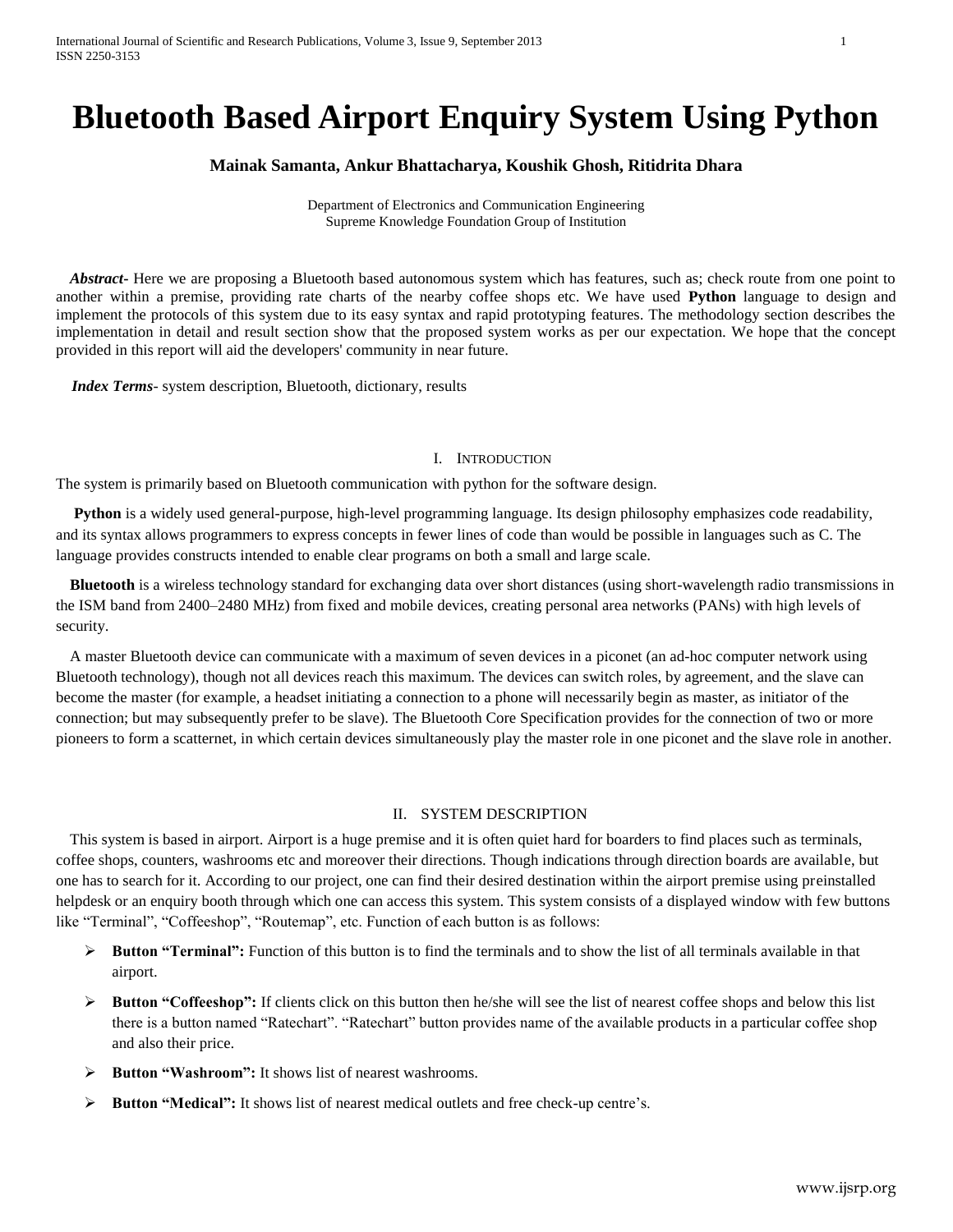International Journal of Scientific and Research Publications, Volume 3, Issue 9, September 2013 2 ISSN 2250-3153

 $\triangleright$  **Button "Routemap":** It is the most important button of this system. If you click this button, an entry box is opened which wants your destination name. After writing destination name if you click "ok" button, it provides you a route map or graph of your path.

More buttons can be created as per requirement.

#### III. DATA STRUCTURES

This system consists of six data base files. These files are used as a dictionary in the system. Therefore data's are stored in the file as a form of dictionary. Tuples are also used in this system, within a dictionary to show the valid information. These are frequently used to represent simple data structures. If any data of those files will change Server's needs to update these files. All data based files are described below:

- **Terminal:** This file is content name of all the terminals. The file is shown below: **{Mac id 1: [Terinal1, Terminal4, Terminal3], Mac id 2: [Terminal2, Terminal5 Terminal6]}** Here the term 'Mac id' denotes Mac id of a particular helpdesk. Mac id 1 is Mac id of helpdesk 1. As we know helpdesk is connected with all sectors through Bluetooth communication medium. So, a particular helpdesk can find its nearest sectors. Thus, in this file, "[Terinal1, Terminal4, and Terminal3]" is the list which shows nearest terminals of helpdesk 1. By this way all data in the terminal file are stored. This file is used in the server's system terminal function.
- **Coffee shop:** Name of all the coffee shops is stored in this file. The file shows below **{Mac id 1: [café coffee day, coffee5, coffee6], Mac id 2: [coffee2, coffee4, coffee zone]}** Structure of this file is same as structure of terminal file. Only difference is that it shows nearby coffee shops of a particular helpdesk.
- **Washroom:** It consists of all the washrooms. Airport is a large premises therefore sometimes it is difficult to find washrooms here. Thus in this system, name of the washrooms are stored in the washroom file. In the server's system washroom function uses this file. This is also a data based file and the structure of the file is same as above two files. **{Mac id 1: ["washroom1","washroom3","washroom5"], "mac2": ["washroom4","washroom2"] …}**
- **Place:** Place is also a data base file but the structure of this file is little bit different with refer to above three files. This file provides coordinate of all sectors/zone in the form of dictionary. The file shows below **{Mac id 1:[20,53],……..,Terminal1:[12,21],Terminal2:[]………,Coffee2:[45,43],…………..}** In this dictionary all sectors or zones are saved with their coordinates. Coordinates are stored in the form of list.
- **Exate:** It is a file used in the rate chart function. This file contains price and available product of all coffee shops. The structure of the file shown below **{café coffee day:["coffee –60", "cappuccino -150", "biscuit -20"], coffee2:["coffee-55", ….],..}**

#### IV. ALGORITHM

- 1. The client sends a request to the server, by clicking one of the buttons.
- 2. The server then verifies the request and prints the corresponding list to the client.
- 3. On viewing the list provided, the user re-sends further request for detailed information, such as products available, rate chart, etc. by simply typing one, in the list.
- 4. If the request is regarding 'coffee shop', it shows the list of available products, rates, etc.
- 5. If the request is regarding 'terminal', it shows the list of available terminal in the airport.
- 6. If the request is regarding 'medicine', it shows the list of available outlet and free checkup booths.
- 7. If the request is regarding 'washroom', it shows the list of nearest washrooms.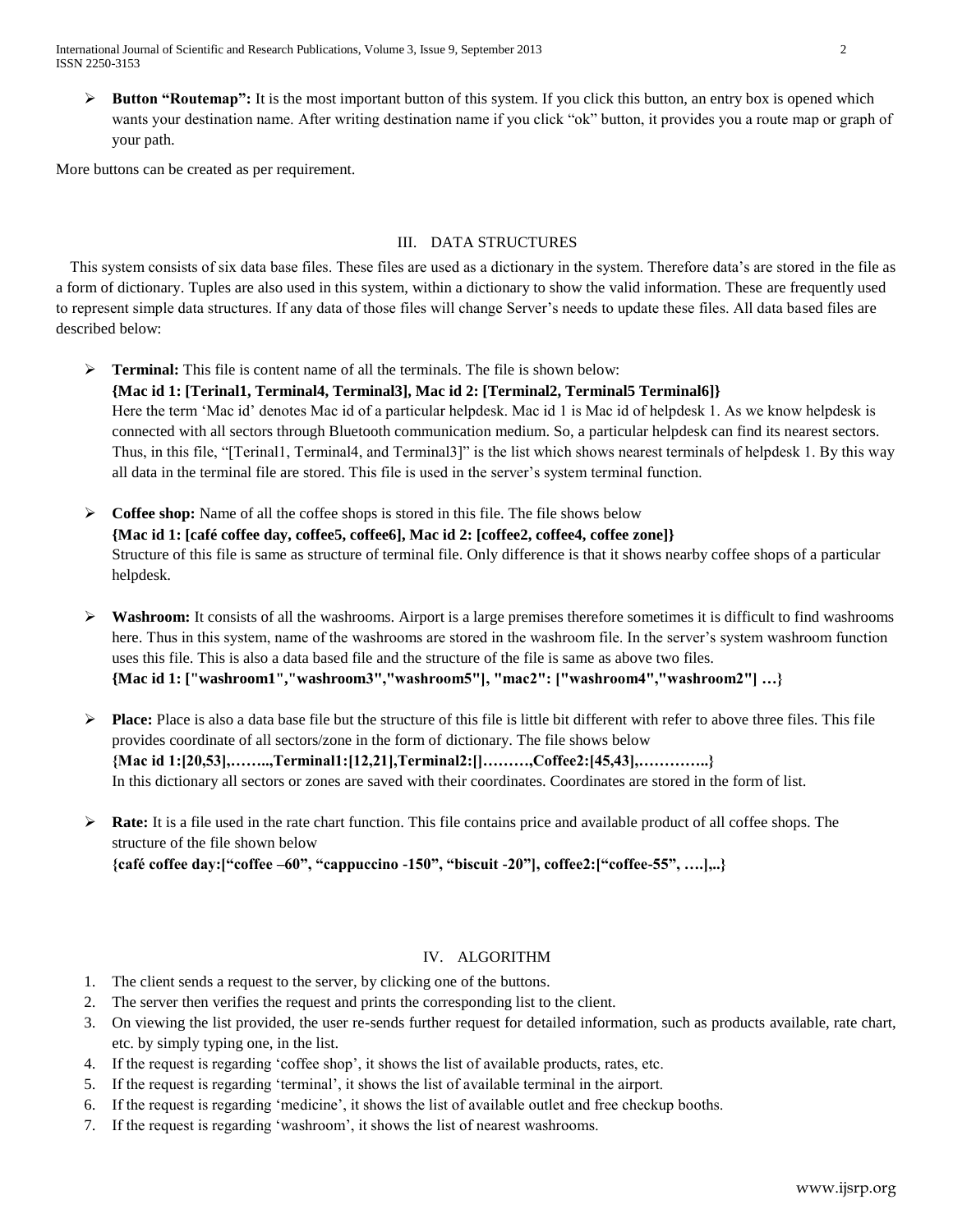International Journal of Scientific and Research Publications, Volume 3, Issue 9, September 2013 3 ISSN 2250-3153

8. Now if the request is 'route map', then it exhibits the direction of the destination from that particular help desk.



Figure 1: Flowchart demonstration of the system

#### V. RESULT AND OUTCOME

In this section we will describe working methods of the software step by step with help of screenshots. At first the window in figure 2, will appear in the display of 'helpdesk'. A user can click any of them for their enquiry.

| 76 tk |                                                                 |  |  |
|-------|-----------------------------------------------------------------|--|--|
|       | Terminal   Coffeeshop   Enquiry   Washroom   medical   Routemap |  |  |
|       |                                                                 |  |  |



| S.<br>e<br>76 tk      |                                                      |  |  |  |  |  |  |  |
|-----------------------|------------------------------------------------------|--|--|--|--|--|--|--|
| Terminal              | Coffeeshop   Enquiry   Washroom   medical   Routemap |  |  |  |  |  |  |  |
| terminal1             |                                                      |  |  |  |  |  |  |  |
| terminal <sub>2</sub> |                                                      |  |  |  |  |  |  |  |
| terminal3             |                                                      |  |  |  |  |  |  |  |

Figure 2: display window at helpdesk Figure 3: screen, when terminal button is clicked

Suppose a user requested for terminals. Then it will display the list of terminals nearby to that helpdesk as in figure 3. It indicates that there are three nearby terminals from this helpdesk, namely, "terminal1", "terminal2" and "terminal3".

A user may also ask for 'coffee shops'. Then name of the nearest coffee shops from that helpdesk will be shown. A button will appear also as 'rate chart'. If a user types the name of a particular coffeshop (as an example 'cafe2' as shown in figure 4) in the entry box then corresponding rate chart will be appeared in a different window.